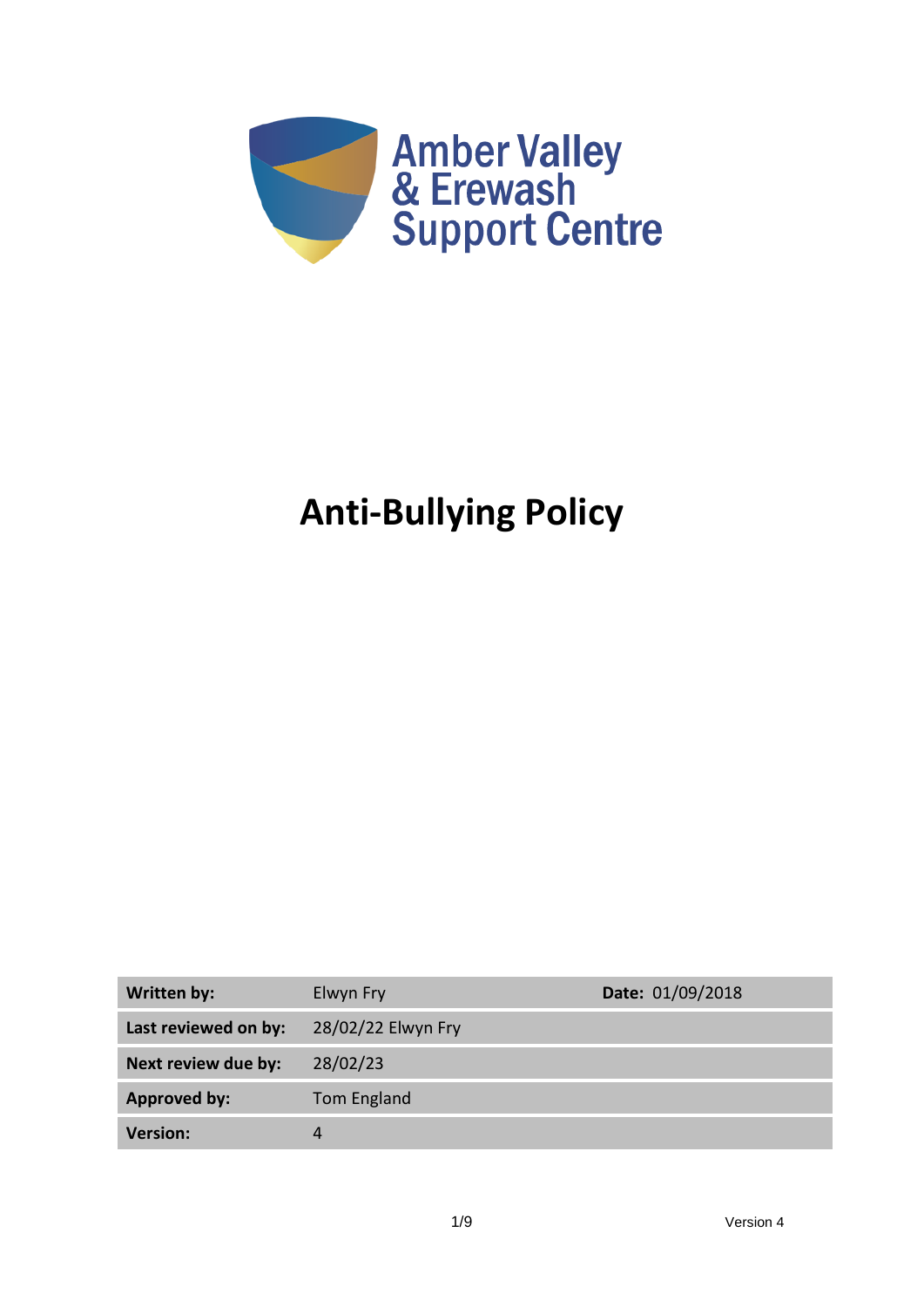This policy is informed by DfE guidance "*Preventing and Tackling Bullying. Advice for headteachers, staff and governing bodies*", July 2017 and it is recommended that staff from schools and academies read this guidance:

<https://www.gov.uk/government/publications/preventing-and-tackling-bullying>

## **Objectives of this Policy**

This policy outlines what AVESC will do to prevent and tackle bullying. The policy has been drawn up through the involvement of the whole academy community and we are committed to developing an anti-bullying culture whereby no bullying, including between adults or adults and children and young people will be tolerated. AVESC has this policy in place to tackle bullying in a manner that is clear to parents, pupils and staff so that, when incidents do occur, they are dealt with quickly.

## **Our academy community:**

- Discusses, monitors and reviews our anti-bullying policy and practice on a regular basis
- Supports all staff to promote positive relationships to prevent bullying and will intervene by identifying and tackling bullying behaviour appropriately and promptly
- Ensures that pupils are aware that all bullying concerns will be dealt with sensitively and effectively; that pupil's feel safe to learn; and that pupils and staff abide by the antibullying policy
- A report back to parents/carers regarding their concerns on bullying and deals promptly with complaints. Parents/ carers in turn work with the academy to uphold the antibullying policy
- Seeks to learn from good anti-bullying practice elsewhere and utilises support from the Local Authority and other relevant organisations when appropriate

# **Definition of bullying**

Bullying is behaviour by an individual or group, repeated over time, that intentionally hurts another individual or group either physically or emotionally. Bullying can take many forms (for instance, cyber-bullying via text messages, social media or gaming, which can include the use of images and video) and is often motivated by prejudice against particular groups, for example on grounds of race, religion, gender, sexual orientation, special educational needs or disabilities, or because a child is adopted, in care or has caring responsibilities. It might be motivated by actual differences between children, or perceived differences (DfE "Preventing and Tackling Bullying", July 2017).

# **Bullying can take many forms and can include:**

- Physical assault
- Teasing
- Making threats
- Name calling
- Cyberbullying bullying via mobile phone or online (for example email, social networks and instant messenger)
- Taunting
- Mocking
- Making offensive comments
- Kicking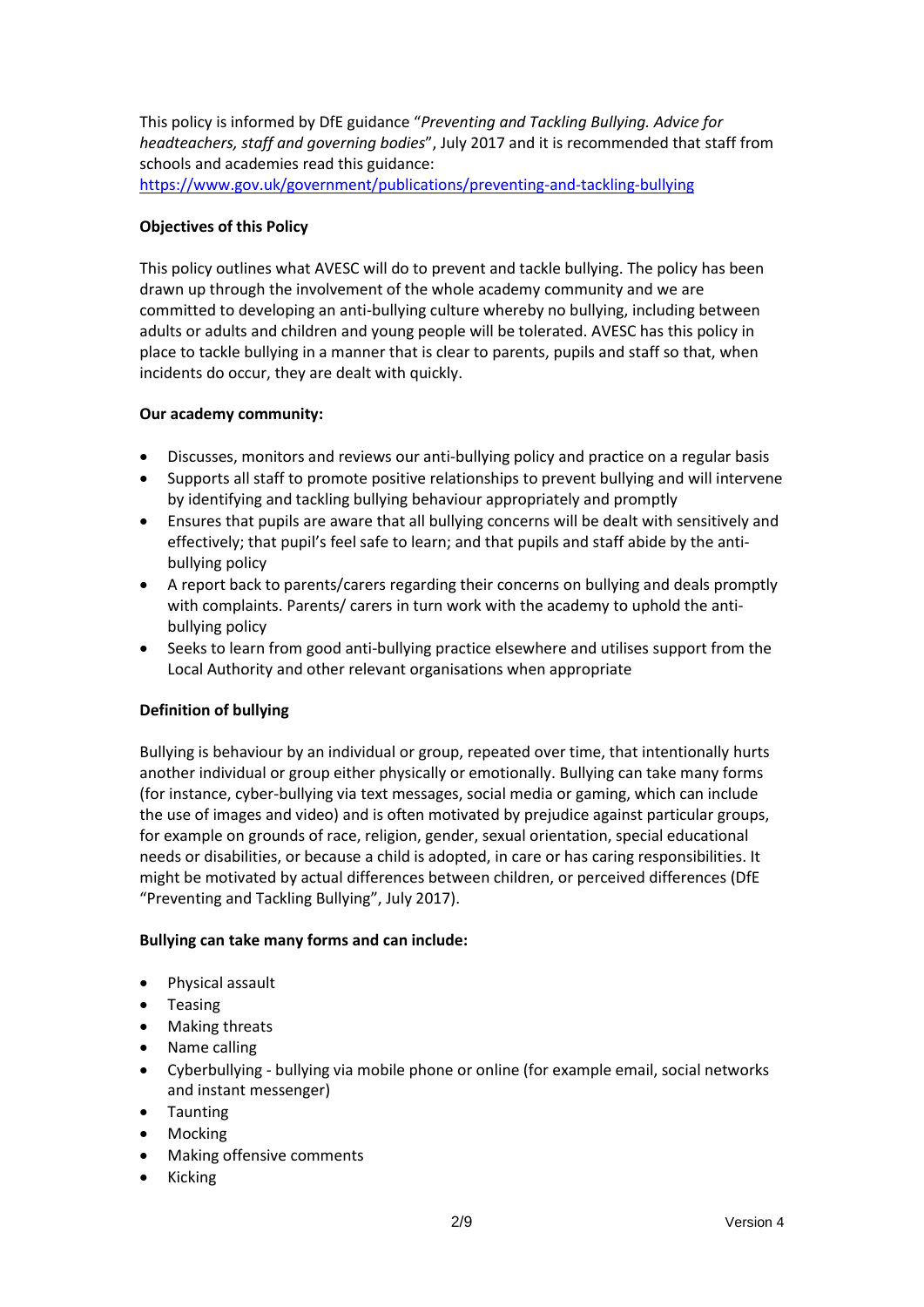- Hitting
- Taking belongings
- Producing offensive graffiti
- Gossiping
- Excluding people from groups
- Spreading hurtful and untruthful rumours

This includes the same unacceptable behaviours expressed online, sometimes called online or cyberbullying. This can include: sending offensive, upsetting and inappropriate messages by phone, text, instant messenger, through gaming,

websites, social media sites and apps, and sending offensive or degrading photos or videos.

Bullying is recognised by AVESC as being a form of peer-on-peer abuse. It can be emotionally abusive and can cause severe and adverse effects on children's emotional development.

Although bullying can occur between individuals it can often take place in the presence (virtually or physically) of others who become the 'bystanders' or 'accessories'.

## **Where does bullying take place?**

Bullying is not confined to the school premises. Advice for school leaders to help with this problem and its effects on children acknowledges that, it may also persist outside school, in the local community, on the journey to and from school and may continue into Further Education. The increasing use of digital technology and the internet has also provided new and particularly intrusive ways for bullies to reach their victims (cyber-bullying).

#### **Bullying can take place between:**

- young people
- young people and staff
- between staff
- individuals or groups

#### **Types of Bullying**

There is no hierarchy of bullying – all forms are taken equally seriously and dealt with appropriately.

Specific types of bullying include:

- Prejudice crime related bullying of children with special educational needs or disabilities, homophobic and transphobic bullying or related to race, religion or culture
- Bullying related to appearance or health, bullying of young carers or looked after children, bullying related to home circumstances, sexist or sexual bullying.

#### **Homophobic and transphobic bullying and using homophobic and transphobic language.**

Homophobic and transphobic language is terms of abuse used towards lesbian, gay, bisexual and transgender people or those thought to be LGBT. It is also used to refer to something or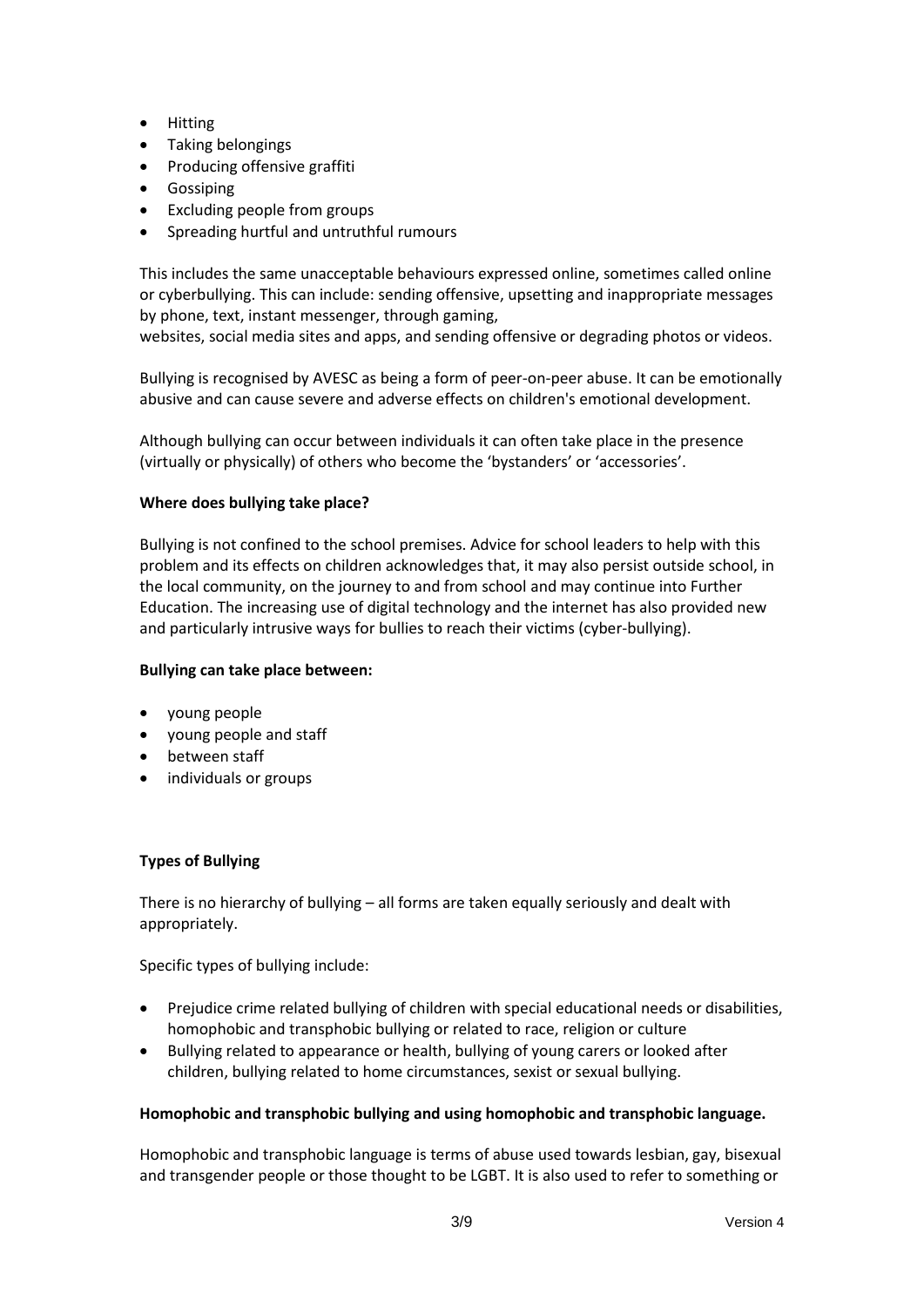someone as inferior. This may also be used to taunt young people who are different in some way or have gay or transgender friends, family members or their parents/carers are gay or transgender.

Dismissing it as banter is not helpful as even if these terms are not referring to a person's sexuality or how they identify they are using the terms to mean inferior, bad, broken or wrong. We will challenge the use of homophobic or transphobic language in our academy even if it appears to be being used without any homophobic/transphobic intent. Persistent use of homophobic/transphobic language or homophobic/transphobic bullying will be dealt with as with any other form of bullying.

## **Racist bullying, religious intolerance and use of racist language.**

Racist bullying, or bullying based on religious beliefs, can be the use of language or terms of abuse towards those of a different race or religion. It can be used to refer to something or someone as inferior. Racism or religious intolerance, of any form, is not tolerated at AVESC and will always be taken seriously when reported, whether an isolated incident or a more persistent issue. The use of racist or intolerant language is never acceptable, whatever the perceived context, and will be dealt with as with any other form of bullying.

## **Cyberbullying**

The increasing use of digital technology and the internet has provided new and particularly intrusive ways for bullies to reach their target. We will ensure that our children are taught safe ways to use the internet and encourage good online behaviour. Online Safety is embedded in the curriculum. Whilst most incidents of cyberbullying occur outside the academy, we will offer support and guidance to parents and their children who experience online bullying and will treat cyberbullying the same way as any other forms of bullying.

#### **AVESC Ethos**

AVESC community recognises that all forms of bullying, can have a devastating effect on individuals. It can create a barrier to learning and have serious consequences for mental health and wellbeing. By effectively preventing and tackling bullying, our academy can help to create a safe environment where students are able to learn and fulfil their potential.

#### **Reporting Bullying Incidents:**

Our academy has clear systems for reporting bullying for the whole community including staff, parents/carers and pupils. This includes those who are the targets of bullying or have witnessed bullying behaviour.

#### **We ensure that pupils can express their concerns in the following ways:**

- Through face-to-face contact, email or academy phone with SLT, Core Teachers, Tutors and SLTAs as well as through other support staff such as the FASST workers
- During daily wellbeing checks
- Through the Anti-Bullying Questionnaires

# **We ensure that parent/carers and community members can express their concerns in the following ways:**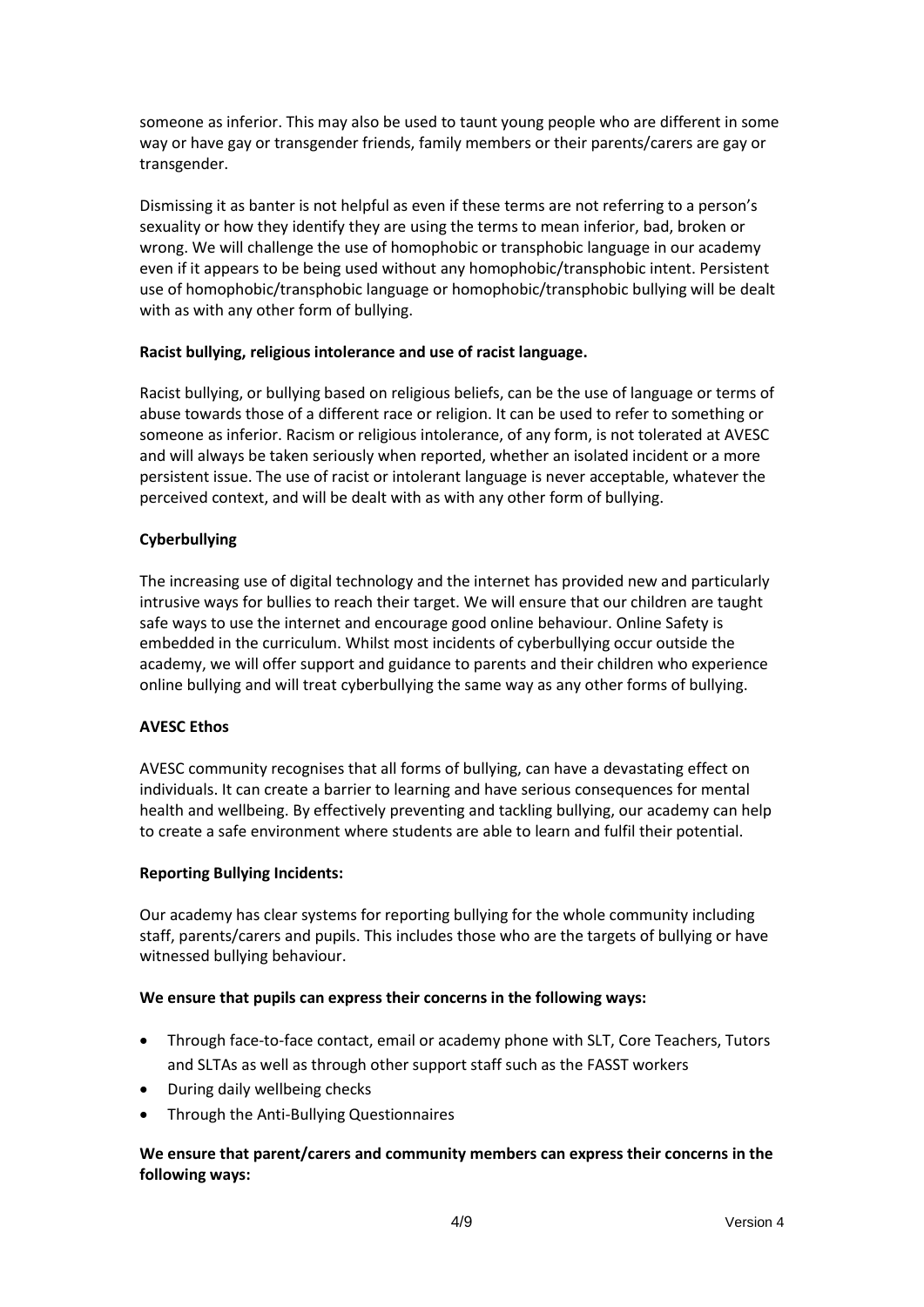- Through face-to-face contact, email or school phone with SLT, Core Teachers, Tutors and SLTAs as well as through other support staff such as the FASST workers.
- Through Parent/Carer questionnaires

# **Identifying, preventing and responding to bullying**

The academy community will:

- Create and support an inclusive environment which promotes a culture of mutual respect, consideration and care for others which will be upheld by all
- Work with staff and outside agencies to identify all forms of prejudice-driven bullying
- Actively provide systematic opportunities to develop pupils' social and emotional skills, including their resilience
- Provide a range of approaches for pupils, staff and parents/carers to access support and report concerns
- Challenge practice which does not uphold the values of tolerance, non-discrimination and respect towards others
- Consider all opportunities for addressing bullying in all forms throughout the curriculum and supported with a range of approaches such as through displays, assemblies, peer support and Pupil Voice
- Regularly update and evaluate our approaches to take into account the developments of technology and provide up-to-date advice and education to all members of the community regarding positive online behaviour
- Train all staff including teaching staff, support staff (including administration staff and site support staff) to identify all forms of bullying, follow the academy policy and procedures (including recording and reporting incidents)
- Proactively gather and record concerns and intelligence about bullying incidents and issues so as to effectively develop strategies to prevent bullying from occurring.
- Actively create "safe spaces" for vulnerable children and young people
- Use a variety of techniques to resolve the issues between those who bully and those who have been bullied
- Work with other agencies and the wider academy community to prevent and tackle concerns
- Celebrate success and achievements to promote and build a positive academy ethos.

# **Responding to Bullying Incidents**

The following steps may be taken when dealing with all incidents of bullying reported to AVESC:

- AVESC will provide appropriate support for the person being bullied making sure they are not at risk of immediate harm and will involve them in decision making as appropriate
- The Headteacher/Designated Safeguarding Lead (DSL) or another member of leadership staff will investigate the incident
- The DSL will be informed of all bullying issues where there are safeguarding concerns
- The academy will speak with and inform other staff members where appropriate
- The academy will ensure parents/carers are kept informed about the concern and action taken as appropriate and in line with child protection and confidentiality policies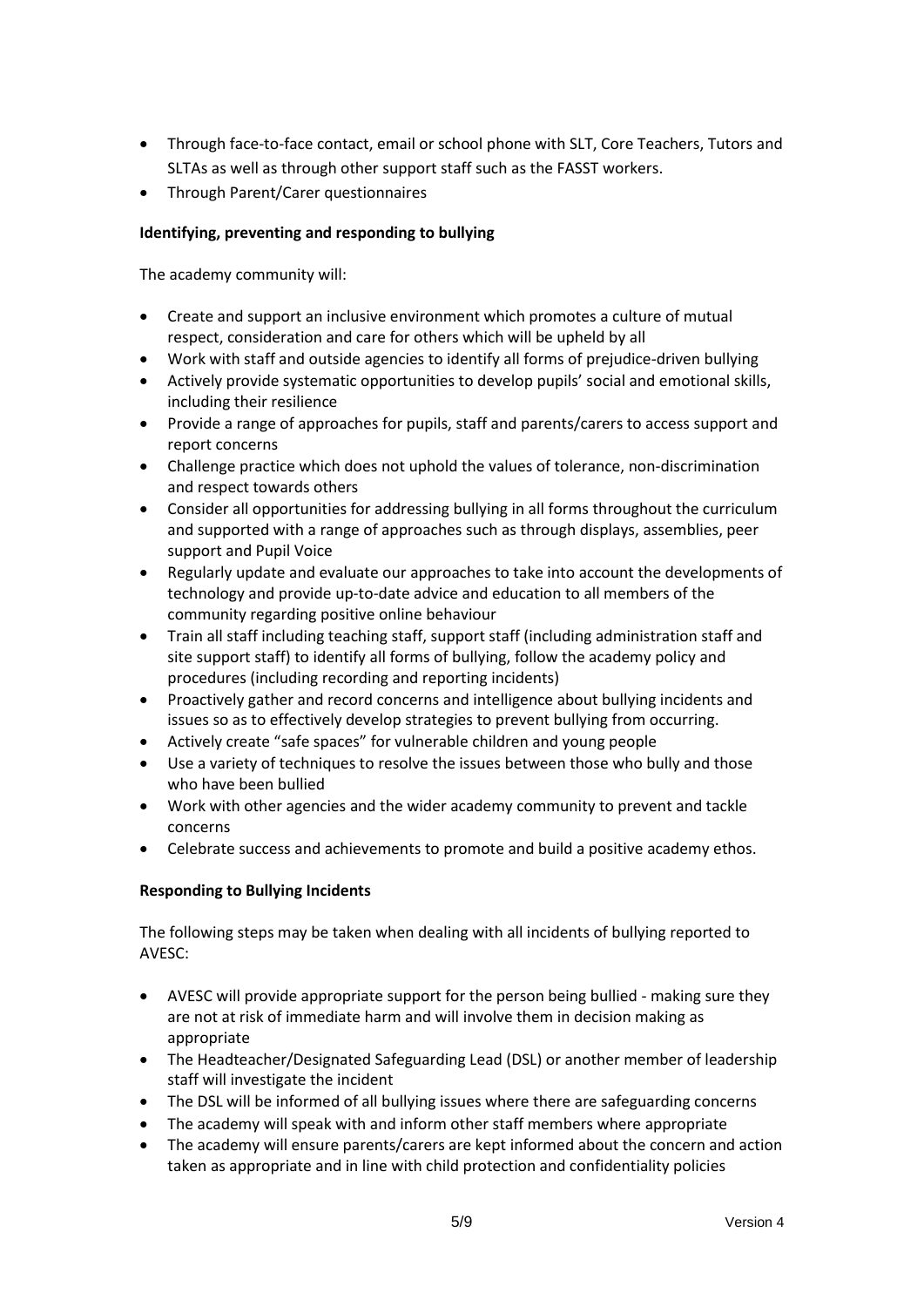- Sanctions as identified within the academy's Behaviour Policy and support will be implemented in consultation with all parties concerned
- If necessary other agencies may be consulted or involved such as the police, if a criminal offence has been committed, or other local services including early help or children's social care if a child is felt to be at risk of significant harm
- Where the bullying of, or by pupils takes place outside of normal academy hours (including cyberbullying), the academy may be limited in its ability to investigate or intervene. We will support parents/carers as effectively as possible but also recommend that parents report these incidents to the Police
- A clear and precise account of bullying incidents will be recorded by the academy in accordance with existing procedures. This will include recording appropriate details regarding decisions and action taken.

# **Supporting Pupils**

Pupils who have been bullied will be supported by:

- Offering an immediate opportunity to discuss the experience with their teacher or a member of staff of their choice
- Being advised to keep a record of the bullying as evidence and discuss how to respond to concerns and build resilience as appropriate
- Reassuring the pupil and providing continuous support
- Restoring self-esteem and confidence
- Working with the wider community and local/national organisations to provide further or specialist advice and guidance
- Discussing what happened and establishing the concern and the need to change
- Informing parents/carers to help change the attitude and behaviour of the child
- Providing appropriate education and support
- If online, requesting content be removed and reporting account/content to service provider
- Sanctioning in line with academy behaviour policy. This may include official warnings, sanctions, removal of privileges, and fixed-term exclusions
- Speaking with police or local services.

# **Supporting Adults**

# **Adults (staff and parents) who have been bullied or affected will be supported by:**

- Offering an immediate opportunity to discuss the concern with a member of SLT or the Headteacher
- Being advised to keep a record of the bullying as evidence and discuss how to respond to concerns and build resilience as appropriate
- Where the bullying takes place outside of the academy site then the academy will ensure that the concern is investigated, and that appropriate action is taken in accordance with the academy's behaviour and discipline policy
- Reassurance and the offer of appropriate support
- Working with the wider community and local/national organisations to provide further or specialist advice and guidance.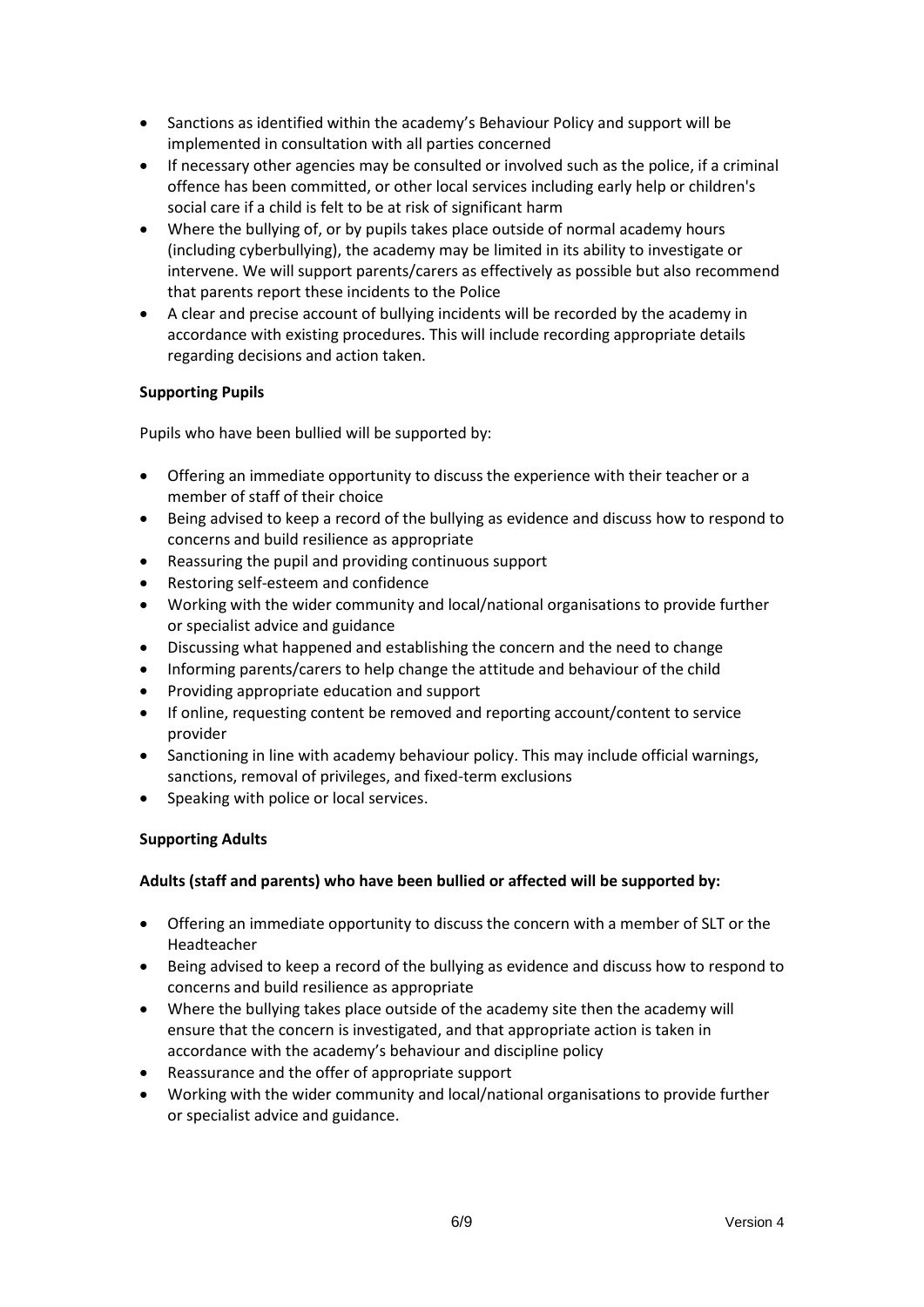# **Adults (staff and parents) who have bullied will be helped by:**

- Discussing what happened with a member of SLT and establishing the concern
- Clarifying the academy's official procedures for complaints or concerns
- If online, requesting content be removed and reporting account/content to service provider
- Instigating disciplinary, civil or legal action.

#### **Involvement of pupils**

We will:

- Regularly canvas children and young people's views on the extent and nature of bullying using questionnaires
- Ensure that all pupils know how to express worries and anxieties about bullying
- Ensure that all pupils are aware of the range of sanctions which may be applied against those engaging in bullying
- Involve pupils in anti-bullying campaigns in sites and embedded messages in the wider curriculum
- Use Pupil Voice session to create and update a Child Friendly Anti-Bullying Policy
- Publicise the details of help lines and websites
- Offer support to pupils who have been bullied as well as perpetrators.

#### **Liaison with parents and carers**

We will:

- Make sure that key information about bullying is available to parents/carers
- Ensure that all parents/carers know who to contact if they are worried about bullying
- Ensure all parents/carers know about our complaints procedure and how to use it effectively
- Work with all parents/carers and the local community to address issues beyond the academy gates that give rise to bullying
- Support parents to work with the academy to model positive behaviour for pupils.

#### **Responsibilities, Monitoring and Review**

The academy will ensure that they regularly monitor and evaluate mechanisms to ensure that this policy is being consistently applied. Any issues identified will be incorporated into the academy's action planning. The Headteacher will be informed of bullying concerns as appropriate. The named Governor for bullying will report on a regular basis to the governing body on incidents of bullying, including outcomes.

There is a named Governing Body member with lead responsibility for this policy.

The named members of staff with lead responsibility for this policy are:

Elwyn Fry – Assistant Headteacher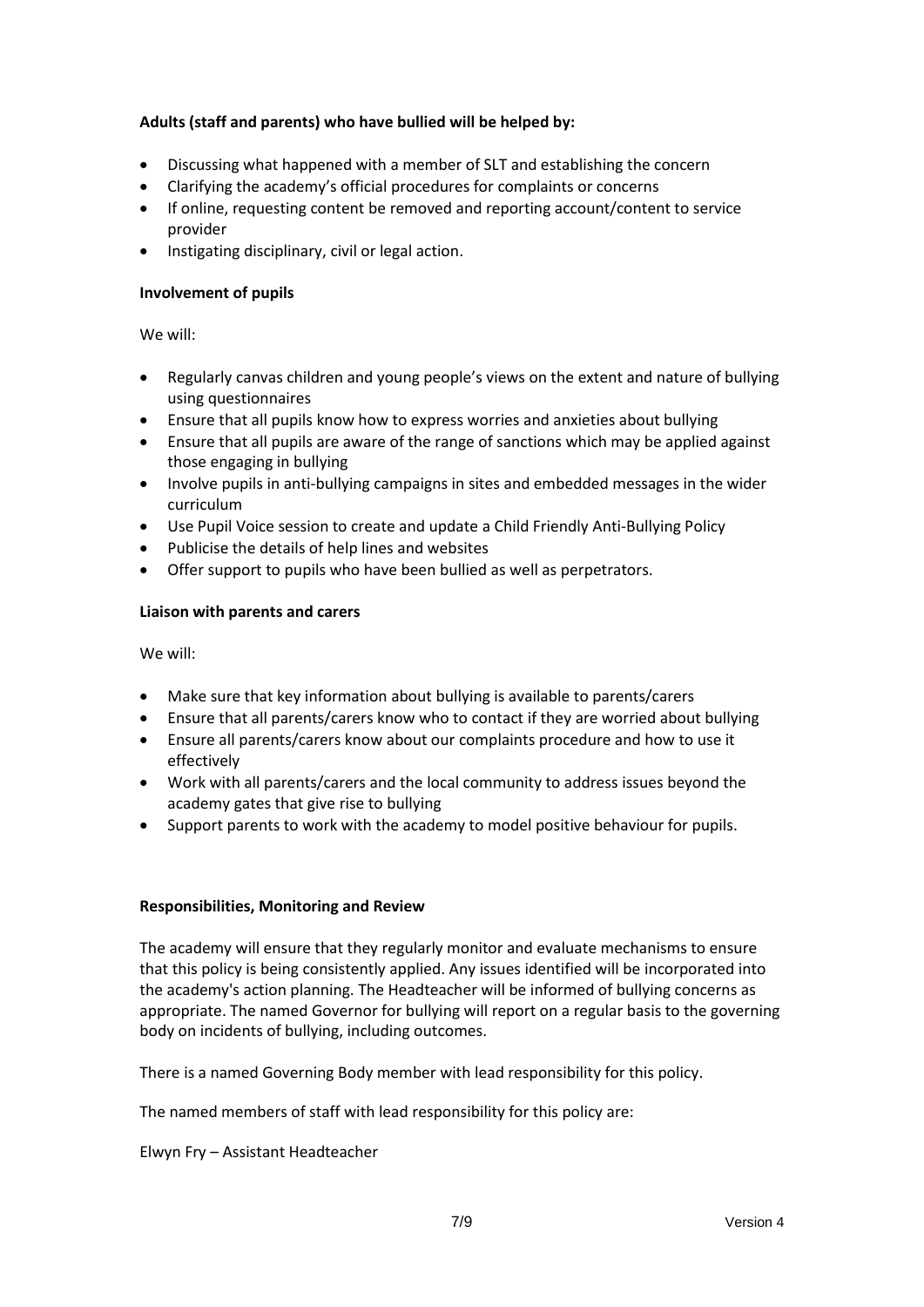Tom England – Headteacher

This policy will be monitored and reviewed annually by the Headteacher.

It is the responsibility of:

- The Headteacher to take a lead role in monitoring and reviewing this policy
- Governing Body members, the Headteacher, Assistant Headteachers, teaching and nonteaching staff to be aware of this policy and implement it accordingly
- The Headteacher to communicate the policy to the academy community and to ensure that disciplinary measures are applied fairly, consistently and reasonably
- Staff to support and uphold the policy
- Parents/carers to support their children and work in partnership with the academy
- Pupils to abide by the policy.

## **Links with other policies and practices**

This policy links with a number of other academy policies, practices and action plans including:

- Behaviour Policy
- Complaints Policy
- Safeguarding and Child Protection policy
- Online Safety and ICT Acceptable Use Policies
- Curriculum Policy
- Transgender policy
- SMSC policy
- Mobile Phone policy

# **Reference Documents:**

DfE guidance, Preventing and tackling bullying (last updated July 2017) [https://assets.publishing.service.gov.uk/government/uploads/system/uploads/attachment\\_](https://assets.publishing.service.gov.uk/government/uploads/system/uploads/attachment_data/file/623895/Preventing_and_tackling_bullying_advice.pdf) data/file/623895/Preventing and tackling bullying advice.pdf

DFE guidance, Cyberbullying: Advice for headteachers and school staff (last updated July 2017)

[https://assets.publishing.service.gov.uk/government/uploads/system/uploads/attachment\\_](https://assets.publishing.service.gov.uk/government/uploads/system/uploads/attachment_data/file/374850/Cyberbullying_Advice_for_Headteachers_and_School_Staff_121114.pdf) [data/file/374850/Cyberbullying\\_Advice\\_for\\_Headteachers\\_and\\_School\\_Staff\\_121114.pdf](https://assets.publishing.service.gov.uk/government/uploads/system/uploads/attachment_data/file/374850/Cyberbullying_Advice_for_Headteachers_and_School_Staff_121114.pdf)

DFE guidance, Advice for parents and carers on cyberbullying (last updated July 2017) [https://assets.publishing.service.gov.uk/government/uploads/system/uploads/attachment\\_](https://assets.publishing.service.gov.uk/government/uploads/system/uploads/attachment_data/file/444865/Advice_for_parents_on_cyberbullying.pdf) [data/file/444865/Advice\\_for\\_parents\\_on\\_cyberbullying.pdf](https://assets.publishing.service.gov.uk/government/uploads/system/uploads/attachment_data/file/444865/Advice_for_parents_on_cyberbullying.pdf)

DFE Case studies, Approaches to preventing and tackling bullying (published June 2018) [https://assets.publishing.service.gov.uk/government/uploads/system/uploads/attachment\\_](https://assets.publishing.service.gov.uk/government/uploads/system/uploads/attachment_data/file/715359/Approaches_to_preventing_and_tackling_bullying_-_case_studies.pdf) [data/file/715359/Approaches\\_to\\_preventing\\_and\\_tackling\\_bullying\\_-\\_case\\_studies.pdf](https://assets.publishing.service.gov.uk/government/uploads/system/uploads/attachment_data/file/715359/Approaches_to_preventing_and_tackling_bullying_-_case_studies.pdf)

DFE guidance, No place for Bullying (published June 2012)